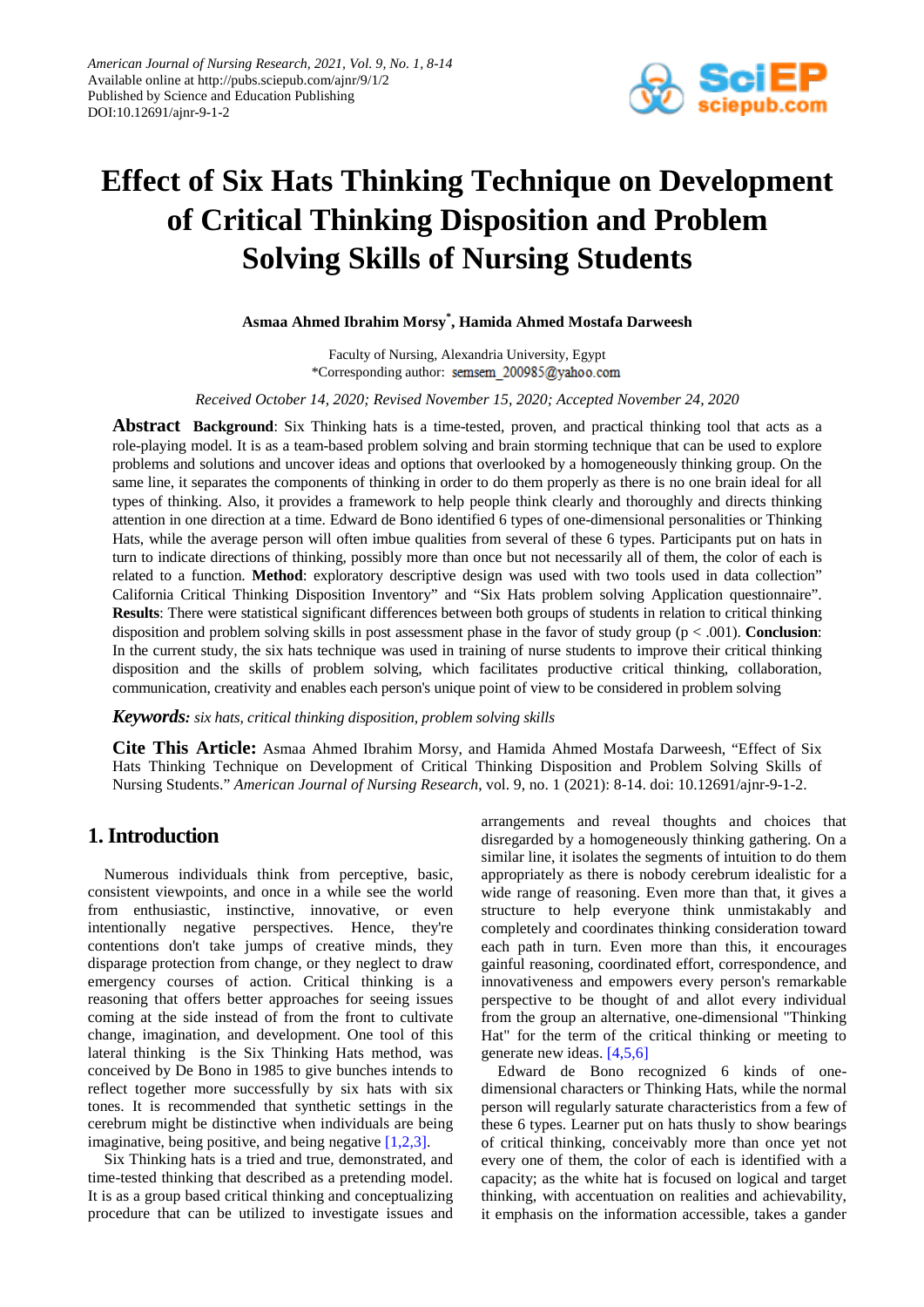at the accessible data at that point see what is required data lastly search for gaps in information and fill them. The Red cap is concerned with enthusiastic thinking, abstract sentiments, discernment, and assessment; it sees issues utilizing instinct, gut response, feeling, and attempt to figure how others will respond sincerely and comprehend the reactions of them. While, blue hat pertains to organized thinking, significant level outlines of the circumstance, which is the higher perspective and see everything from a good way [\[5,6,7\].](#page-6-2)

Black hats is focused on basic, theoretical, distrustful speculation, zeroed in on dangers, recognizing issues in a doubter hoping to take a gander at it carefully and protectively and features the feeble focuses and tragic defects in an arrangement prior to leaving on a game-plan. Yellow hat is the hopeful perspective that assists with seeing all the advantages, estimations of the choice and gives the most ideal situation and inspirational attitude toward things and expecting the best result. At last, green hat, which focused on imaginative, affiliated reasoning, groundbreaking thoughts, conceptualizing thoughts out of the crate without worry for plausibility; it is a unrestricted perspective, wherein there is miniature analysis of ideas [\[6,7,8\].](#page-6-3)

Critical thinking association defined critical thinking as "the method of pondering any subject, substance, or issue in which the mastermind improves the nature of their deduction by capably dissecting, evaluating, and recreating it. Critical thinking has numerous aptitudes incorporate intellectual and emotional abilities. Psychological aptitudes incorporate numerous abilities as; translation in which precisely deciphering issues from normal data sources while examination is analyzing thoughts in issues and emotional information. Additionally, there is induction that incorporates queering claims, evaluating contentions and arriving at resolutions, just as the clarification that incorporates; unmistakably clarifying and guarding the thinking in which an individual shows up at explicit choices. At long last, assessment which incorporates assessing data to learn it is likely reliability or not. [\[9,10,11\]](#page-6-4)

On a similar vein, there are emotional abilities which incorporate; receptiveness as having an enthusiasm for substitute viewpoints and readiness to with others perspective, curious incorporate; inquisitive and eager in needing to get information, needing to realize how things work. Additionally, there is truth seeking for which incorporate; fearless about proposing inquiries to acquire the best information regardless of whether information may neglect to help one's assumption, while foundational; incorporate esteeming connection and have centered way to deal with issues of all degrees of multifaceted nature, lastly self-assured which incorporates confiding in one's own thinking and tendency to use these aptitudes. [\[12,13\]](#page-6-5)

On the other vein, there is the critical thinking attitude which is a characteristic or propensity for mind that is incorporated into one's convictions or activities to adequately tackle issues and settle on choices as a result of reasoning. Likewise, it impacts a choice or the capacity to control one to determine issues identified with proficient circumstances. Reasoning mien is the soul of criticality or the inclination to think chiefly that has the qualities of internal interest, the sharpness of the psyche, the constancy of creating reason, and the need for dependable data. In this way, it will urge somebody to apply the fitness of basic intuition in each part of life. [\[14,15,16\]](#page-6-6)

There are three basic parts of critical thinking disposition which are eagerness, affectability, and capacity. Educator should assist students with building their own insight through request measures, both freely and intellectually, to play out these cycles, they need the eagerness, affectability, and capacity to take care of the issues experienced, hence thinking fundamentally as an expertise part of deep rooted learning should be possible well. Reasoning manner has explicit seven pointers: truthchasing, liberality, analyticity, systematicity, fearlessness, curiosity, and development. The seven hats out intelligent abilities and inclination to carry on. In this relation, the basic reasoning mien mirrors an individual's demeanor toward a critical thinking ability. An individual with a basic inclination will show high interest, scholarly excitement, committed to recommending an activity, urgent for significant data, and tending to utilize critical thinking disposition contrasted with people with low reasoning propensities. [\[17,18\]](#page-6-7)

Six hats thinking skills improve problem solving which defined as a cycle comprises of understanding the issue, at that point contriving an arrangement, doing the arrangement lastly thinking back for assessment. Problem solving has the explicit cycle which incorporates firstly, appraisal of the issue to distinguish its reality then gather information and set up it. Second , examination to distinguish the issue, its measurements, viewpoints, related components, causes, potential arrangements and the need of it. Thirdly, result distinguishing proof as having a reasonable brief objective and right course by recognizing the idealistic and undesired results and potential systems. Fourthly, arranging by choice the choices that have the most obvious opportunity with regard to progress and least unfortunate results, at that point the pre-latter is execution of the chose arrangement or option. At long last, the assessment of the difficult arrangement on the off chance that it is fruitful or not and contrast it and the ideal results, it is positive and negative perspectives and the level of progress. [\[16,17,18,19\]](#page-6-8)

#### **1.1. The aim of the study**

Is to determine the effect of six hats thinking technique on development of critical thinking disposition and problem solving skills of nursing students.

#### **1.2. Research Hypotheses**

H1: Students who are subjected to six hats thinking technique exhibits higher critical thinking disposition than those who do not.

H2: Students who are subjected to six hats thinking technique exhibit higher problem solving skills than those who do not.

# **2. Materials and Method**

## **2.1. Materials**

**Research design;** A quasi experimental research design was used to conduct this study.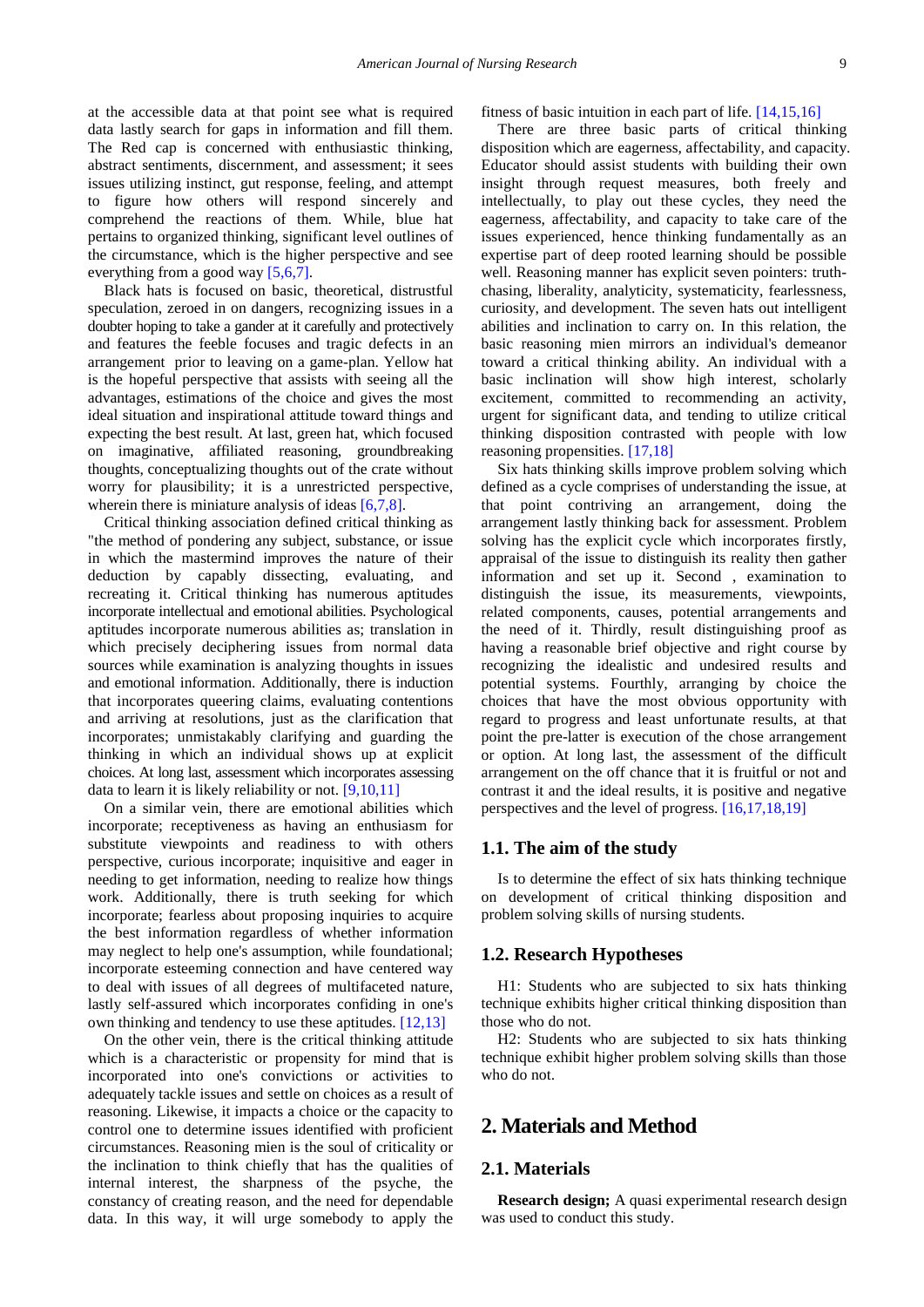**Settings**; this study was carried out at Nursing Education Department, Faculty of Nursing- Alexandria University.

**Subjects**; The subject of this study comprised 180 nursing students out of 300 undergraduate nursing students who were registered in" Educational strategies in Nursing course" for the duration of the first term of the academic year (2019-2020). The subjects were allocated randomly into two equivalent groups; study and control, 90 students for each group.

#### **Tools; Two tools were used for data collection Tool one: California Critical Thinking Disposition Inventory (CCTDI)**

This tool was developed by Facione and Facione 1992 [\[20,21,22\]](#page-6-9) to assess the critical care nurse students' critical thinking disposition. It consists of 75 items, which were responded using a four point Likert scale ranged from strongly agreed to strongly disagree. The items divided into seven subscales: truth-seeking (12 items), openmindedness (12 items), analytical (11 items), systematic (11 items), inquisitiveness (10 items), self-confidence (nine items) and maturity (10 items). The tool had eight scores: the seven subscale score and the overall score. The subscale score ranged from 10 to 60 which interoperated as following; from 60 to 51 had strong positive disposition, from 50 to 41 has positive disposition, from 40 to 31 had ambivalence disposition, from 30 to lower have negative disposition. The overall score of the tool ranged from 70 to 420,420, which interpreted as following; from 420 to 350 had strong positive disposition, from 349 to 280 had positive disposition, from 279 to 211 had ambivalence disposition, from 210 or less had negative disposition. The total scores were converted to scale score using CCTDI standardized table. The tool's reliability was deliberate via Cronbach's Alpha test, it was reliable and the test coefficient value was 0.84.

#### **Tool two: Six Hats problem solving Application questionnaires.**

This tool was established by the researchers afterwards the thorough review of the correlated literature [\[23,24\]](#page-6-10) to assess nurse students' six hats problem solving skills. It consisted of 10 situations about using six hats in daily nursing patient care. The total score was 45 grades, which were interpreted as following; from 45 to 31 had high skill level, from 30 to 16 had moderate skill level and from 15 to less had low skills level. The higher the score the higher six hats problem solving skills. The tool's reliability was calculated via Cronbach's Alpha test, it was reliable and the test coefficient value was 0.745.

## **2.2. Method**

Official approval to conduct the study was attained from the Dean of the Faculty of Nursing; Alexandria University, and the Head of Nursing Education department afterwards clarifying the aim of the study. Written informed consent was attained from each nursing education student afterwards the clarification of the study's aim and assertion about the privacy, anonymity, and confidentiality of the acquired data. The right to refuse to join in the study was declared to nursing education students.

Tools' content validity was tested by a panel of five

experts in the allied fields and the required modifications were completed. Tools I, and II were verified for their reliability and the tools they can rely on. A pilot study was done on 10% of the sample size to notice the simplicity and applicability of the tools and recognize hitches that may face the researchers throughout the data collection process.

The students were allocated randomly as: Study group; it comprised 90 nursing education students who received six hats thinking technique training during the Educative strategies course lecture. Control group: it comprised 90 nursing education students who received the traditional Educational strategies lecture. Data collection was done by the researchers throughout the first term of the academic year 2019-2020 beginning as of September 2019 to January 2020.

#### **2.3. Data Collection:**

The study tools were used two times; the initial time as a pretest previously the application of six hats' training then the subsequent time as a posttest afterwards the application. The development of the six hats' training program of critical care problem was done by the researchers. It was done over three stages: preparation, implementation and evaluation phase.

**1. The preparatory phase**: In this phase the researchers tried to discover significance to the new thought through sufficient preparation of the researchers and content

## a. **Researcher preparation**

appraisal of the obtainable evidences about six hats thinking technique whichever latest or old up to the time of data collection from books, digital libraries and websites comprising the local and worldwide researches interrelated to the research topic.

Self-training on the six hats thinking technique

#### b. **Content preparation**

The researchers developed six hats' training program on Educational strategies course module.

2. **The Implementation phase:** In this phase the researcher accomplished pretest for mutually the study and control groups consuming the two tools to evaluate the Educational strategies' nurse students' critical thinking disposition and problem solving skills. Applying the six hat training program grabbed round 4 sessions in 4 weeks, 1 session / week; separately session persisted for nearby 180 minutes (the period of the original section). It taking place in the first term of the second academic year of the faculty of nursing 2019-2020. The training program was based on the integration between the six hats' technique and Educational strategies' nursing module.

3. **The Evaluation phase:** In this phase the researchers evaluated the Educational strategies nursing students in mutually the study and control groups to appraise their critical thinking disposition and problem solving skills expending the two study tools at the completion of the sessions.

#### **2.4. Statistical Analysis**

Data were fed to the computer and analyzed via IBM SPSS software platform version 20.0. (Armonk, NY: IBM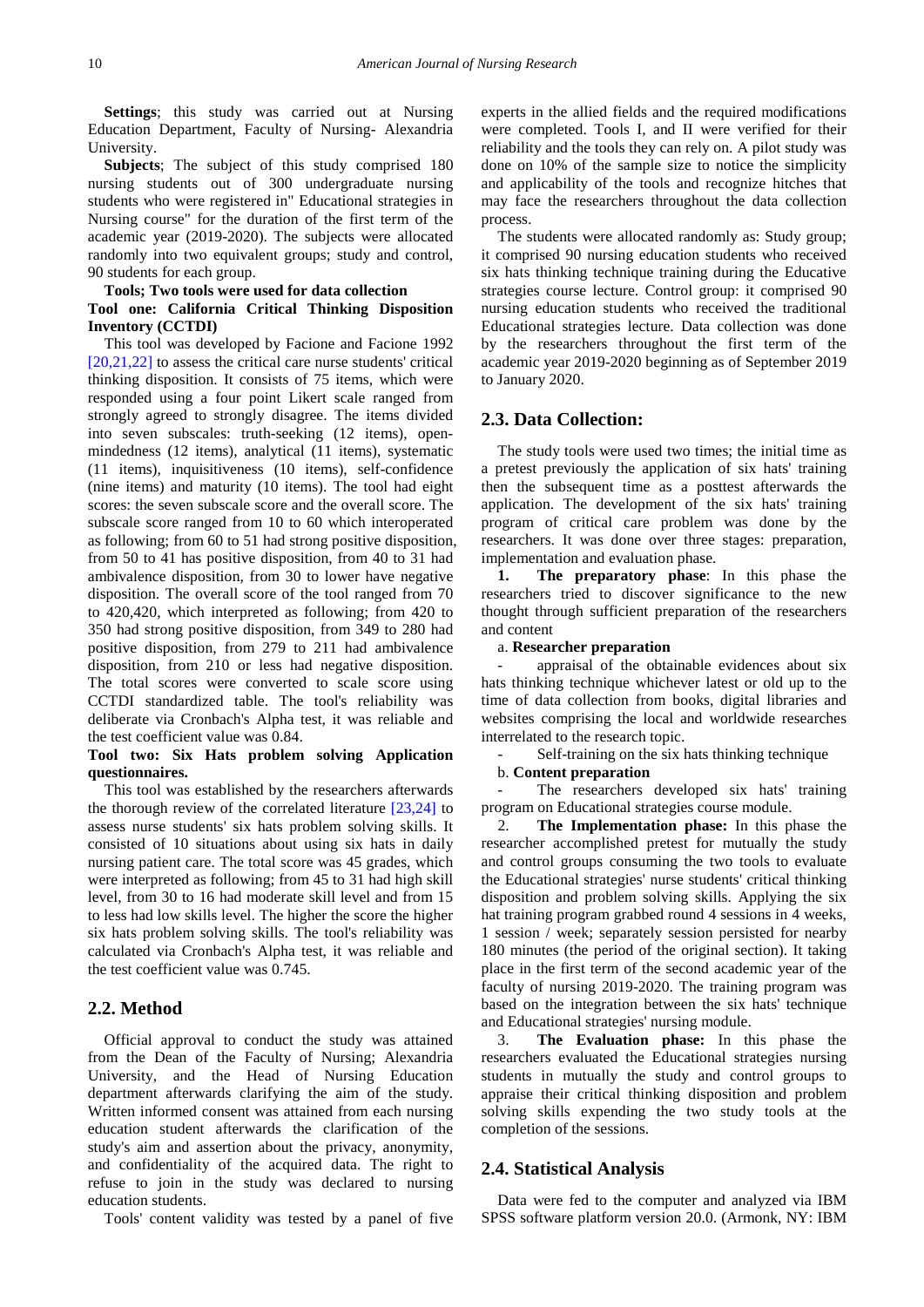Corp) Qualitative data were defined by means of number and percent. Qualitative data were labelled by means of

mean, standard deviation. Significance of the attained results was mediated at the 5% level.

<span id="page-3-0"></span>

| Demographic data        |               | Control group $(n=90)$ |      | Study group $(n=90)$ |      |                              |  |
|-------------------------|---------------|------------------------|------|----------------------|------|------------------------------|--|
|                         |               | No.                    | $\%$ | No.                  | $\%$ | Test of significance         |  |
| Age (years)             | 20            | 36                     | 40.0 | 36                   | 40.0 | $X^2$ = -------              |  |
|                         | 21            | 54                     | 60.0 | 54                   | 60.0 | $P=$ -------                 |  |
| Sex                     | Male          | 45                     | 50.0 | 45                   | 50.0 | $X^2$ = --------             |  |
|                         | Female        | 45                     | 50.0 | 45                   | 50.0 | $P=$ --------                |  |
|                         | A             | 10                     | 11.1 | 8                    | 8.9  |                              |  |
|                         | $B+$          | 39                     | 43.3 | 34                   | 37.8 |                              |  |
|                         | B             | 19                     | 21.1 | 20                   | 22.2 | $X^2 = 5.733$<br>$P = 0.454$ |  |
| <b>GPA</b>              | $B -$         | $\overline{0}$         | 0.0  |                      | 1.1  |                              |  |
|                         | $C+$          | 3                      | 3.3  | 8                    | 8.9  |                              |  |
|                         | $\mathcal{C}$ | 19                     | 21.1 | 19                   | 21.1 |                              |  |
| Computer skills         | Excellent     | 3                      | 3.3  | 3                    | 3.3  |                              |  |
|                         | Very good     | 50                     | 55.6 | 52                   | 57.8 | $X^2 = 0.095$<br>$P = 0.954$ |  |
|                         | Good          | 37                     | 41.1 | 35                   | 38.9 |                              |  |
| English language skills | Excellent     | 20                     | 22.2 | 13                   | 14.4 |                              |  |
|                         | Very good     | 34                     | 37.8 | 38                   | 42.2 | $X^2 = 1.827$<br>$P = 0.401$ |  |
|                         | Good          | 36                     | 40.0 | 39                   | 43.3 |                              |  |

**Table 1. Distribution of the studied groups according to their demographic data**

**Table 2. Comparison between the studied students according to their critical thinking disposition dimensions'**

<span id="page-3-1"></span>

|       | Study Group (n=90)                                             |                    |                                | Control Group (n=90)                    |                                              |  |
|-------|----------------------------------------------------------------|--------------------|--------------------------------|-----------------------------------------|----------------------------------------------|--|
| Items | <b>Before</b>                                                  | After              | <b>Before</b>                  | After                                   | <b>Test of Significance</b>                  |  |
|       | Mean $\pm SD$<br>Mean $\pm SD$<br>$Mean + SD$<br>Mean $\pm SD$ |                    |                                |                                         |                                              |  |
|       |                                                                |                    | Truth seeking                  |                                         |                                              |  |
|       | $39.59 \pm 6.148$                                              | 54.41±3.795        | 38.84±6.541                    | $38.94 \pm 6.473$                       | $t^a = 0.793$ P= 0.429 $t^b = 19.56$<br>$P=$ |  |
|       | $t = 21.85$                                                    | $P = 0.000*$       | $t = 1.001$                    | $P = 0.320$                             | $0.000*$                                     |  |
|       |                                                                |                    | Open-mindness                  |                                         |                                              |  |
|       | $30.50 \pm 12.41$                                              | 51.83±4.741        | $30.34 \pm 12.35$              | $29.68 \pm 11.22$                       | $t^a = 0.087$ P= 0.931 $t^b = 17.25$<br>$P=$ |  |
|       | $t = 14.25$                                                    | $P = 0.000*$       | $t = 2.164$                    | $P = 0.033*$                            | $0.000*$                                     |  |
|       |                                                                |                    | Analyticity                    |                                         |                                              |  |
|       | $30.41 \pm 10.49$                                              | 52.38±4.415        | 30.89±11.05                    | $30.66 \pm 10.78$                       | $t^a = 0.299$ P= 0.765 $t^b = 17.66$<br>$P=$ |  |
|       | $t = 17.95$                                                    | $P = 0.000*$       | $t = 1.000$                    | $P = 0.320$                             | $0.000*$                                     |  |
|       | Self confidence                                                |                    |                                |                                         |                                              |  |
|       | $25.17 \pm 9.526$                                              | $52.83 + 4.672$    | $24.83 \pm 8.635$              | $26.14 \pm 8.479$                       | $t^a = 0.251$ P= 0.802 $t^b = 26.15$<br>$P=$ |  |
|       | $t = 23.88$                                                    | $P = 0.000*$       |                                | $0.000*$<br>$t = 3.708$<br>$P = 0.000*$ |                                              |  |
|       |                                                                |                    | Maturity                       |                                         |                                              |  |
|       | $30.36 \pm 8.757$                                              | 51.82±4.969        | $30.33 \pm 8.750$              | $30.33 \pm 8.750$                       | $P = 0.982 t^{b} =$<br>$t^a = 0.023$         |  |
|       | $t = 19.25$                                                    | $P = 0.000*$       | $t =$ ------                   | $P =$ ------                            | 20.26<br>$P = 0.000*$                        |  |
|       |                                                                |                    | Inquisitiveness                |                                         |                                              |  |
|       | $34.53 \pm 10.81$                                              | 50.18±6.994        | $34.12 \pm 10.60$              | $34.12 \pm 10.60$                       | $t^a = 0.257$ P= 0.798 $t^b = 11.99$<br>$P=$ |  |
|       | $t = 11.24$                                                    | $P = 0.000*$       | $t =$ ------                   |                                         | $0.000*$                                     |  |
|       |                                                                |                    | Systematicity                  |                                         |                                              |  |
|       | $29.77 + 9.670$                                                | $50.08 + 6.158$    | $29.77 + 9.643$                | $29.93 + 9.583$                         | $t^a =$ ----- P= -----                       |  |
|       | $t = 16.25$                                                    | $P = 0.000*$       | $t = 1.382$<br>$P = 0.170$     |                                         | $t^b = 16.78$ P= 0.000*                      |  |
|       |                                                                |                    | Total critical thinking skills |                                         |                                              |  |
|       | 229.79±36.54                                                   | $363.53 \pm 14.52$ | $228.60 + 36.17$               | 229.28±37.14                            | $t^a = 0.219$ P= 0.827 $t^b = 31.94$<br>$P=$ |  |
|       | $t = 32.81$                                                    | $P = 0.000*$       |                                | $t=1.348$ P= 0.181                      | $0.000*$                                     |  |

t<sup>a</sup> = Student t test comparison between study and control group before intervention

 $t<sup>b</sup>$  = Student t test comparison between study and control group after intervention

\* Significant p at ≤0.05.

| Table 3. Comparison between the studied students according to their six hats problem-solving skills mean scores |  |  |  |
|-----------------------------------------------------------------------------------------------------------------|--|--|--|
|                                                                                                                 |  |  |  |

<span id="page-3-2"></span>

|       | Study Group $(n=90)$        |                   |                                | Control Group $(n=90)$ |                                                           |  |
|-------|-----------------------------|-------------------|--------------------------------|------------------------|-----------------------------------------------------------|--|
| Items | <b>Before</b>               | After             | <b>Before</b>                  | After                  | Test of Significance                                      |  |
|       | Mean $\pm SD$               | Mean $\pm SD$     | Mean $\pm SD$                  | Mean $\pm SD$          |                                                           |  |
|       | $2.14 \pm 1.784$            | $42.33 \pm 4.025$ | $0.69 + 0.990$                 | $0.69 \pm 0.990$       | $t^a = 6.742$ , $P = 0.000^* t^b = 95.30$ , $P = 0.000^*$ |  |
|       | $P = 0.000*$<br>$t = 82.87$ |                   | $P=$ ------<br>$t = - - - - -$ |                        |                                                           |  |

 $t<sup>b</sup>$  = Student t test comparison between study and control group after intervention

\* Significant p at ≤0.05.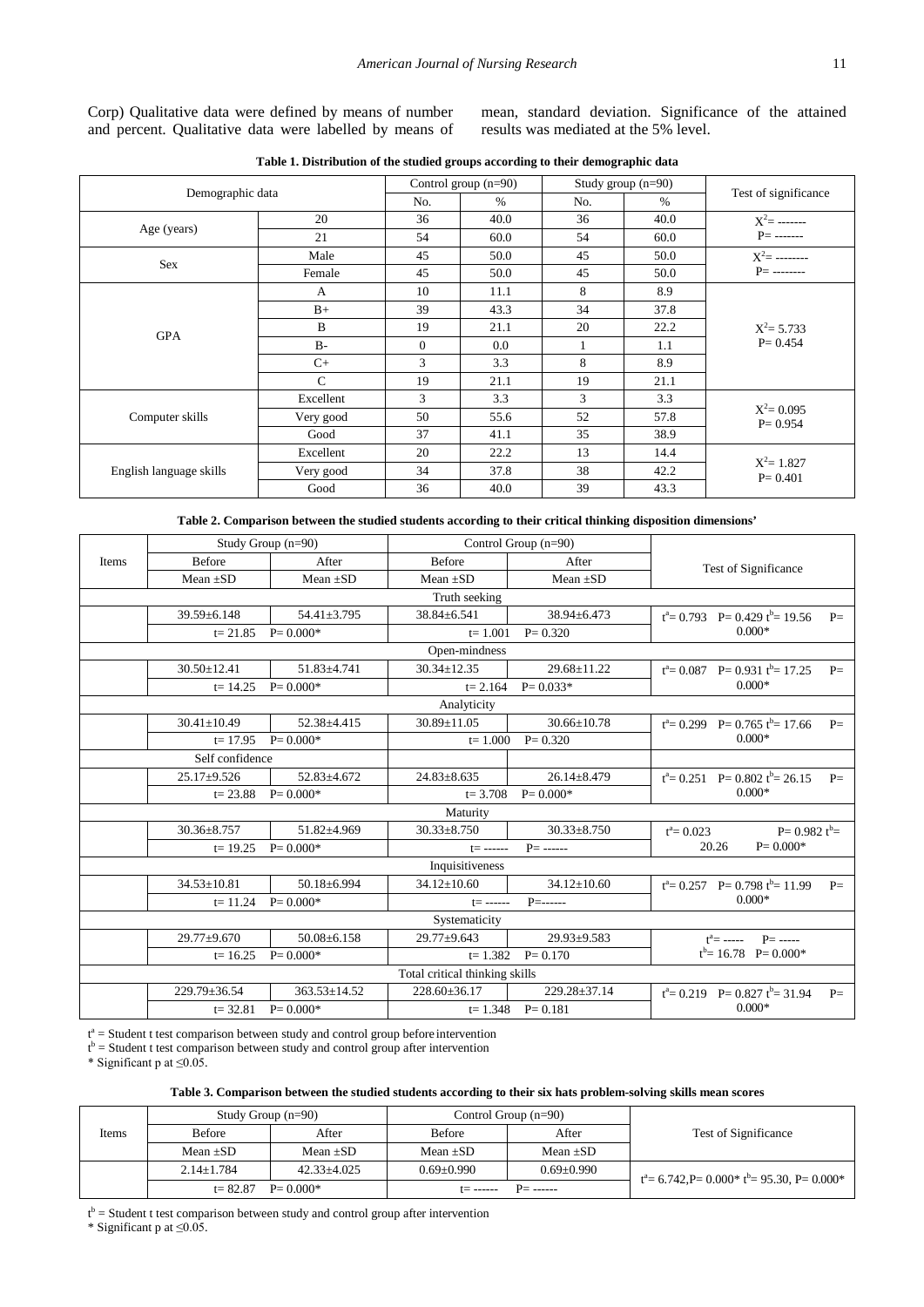<span id="page-4-0"></span>

|                          |           | Critical thinking (Pre) | Problem solving (Pre) | Critical thinking (Post) | Problem solving (Post) |
|--------------------------|-----------|-------------------------|-----------------------|--------------------------|------------------------|
|                          | $\bullet$ |                         |                       |                          |                        |
| Critical thinking (Pre)  | D         |                         |                       |                          |                        |
|                          |           | 0.262                   |                       |                          |                        |
| Problem solving (Pre)    | D         | $0.012*$                |                       |                          |                        |
|                          |           | 0.076                   | 0.061                 |                          |                        |
| Critical thinking (Post) | D         | 0.478                   | 0.567                 |                          |                        |
|                          |           | 0.480                   | 0.224                 | 0.306                    |                        |
| Problem solving (Post)   | D         | $0.053*$                | $0.012*$              | $0.003*$                 |                        |

**Table 4. Correlation Matrix of the studied variables among the study group**

 $r =$  Correlation coefficient \* Significant p at ≤0.05.

| Table 5. Predictors of critical thinking among the study group using regression analysis |  |  |
|------------------------------------------------------------------------------------------|--|--|
|                                                                                          |  |  |

<span id="page-4-1"></span>

|                                        |         | Critical thinking disposition | т     |          |
|----------------------------------------|---------|-------------------------------|-------|----------|
|                                        | В       | Std. Error                    |       | Sig.     |
| (Constant)                             | 293.471 | 72.417                        | 4.053 | 0.000    |
| <b>Sex</b>                             | 5.311   | 3.258                         | 1.630 | 0.107    |
| Age                                    | 0.458   | 3.178                         | 0.144 | 0.886    |
| Computer skills                        | 3.148   | 2.634                         | 1.195 | 0.235    |
| English                                | 4.857   | 2.257                         | 2.152 | $0.034*$ |
| Problem solving skills (after program) | 1.671   | 0.416                         | 4.013 | $0.000*$ |

\* Statistically significant at  $p \le 0.05$ .

## **3. Results**

[Table 1](#page-3-0) shows the distribution of the studied nurse students according to their characteristics. In relation to demographic data, about half of the studied nursing students of the control and study groups had 21 years (54%) with the equal distribution of male and females (45%).Also, one third of bot study and control group had B+ (34, 39%) respectively and half of both groups had very good computer skills (50, 52%), while one third of both groups very good English level (34,38%) . No statistical significant differences were found between stud and control groups. [Table 2](#page-3-1) shows the comparisons between the studied students according to their critical thinking disposition dimensions mean score. It was found that there was a statistically significant difference between study and control groups and within study group before and after the application of six hats technique in the favor of study group after application of six hats training regarding all dimensions of critical thinking disposition and total score, where (P=0.000) correspondingly. [Table 3](#page-3-2) shows a comparison between the studied students according to their six hats problem-solving skills mean scores. It was found that; there was a statistically significant difference between study and control groups and within stud group before and after the application of six hats training in the favor of study group after regarding six hats' problem solving skills application where (P=0.000) respectively. [Table 4](#page-4-0) shows Correlation Matrix of the studied variables among the study group. It was found that there was a statistically significant correlation between the problem solving and critical thinking disposition regarding the study group before application of six hats. Also, there were statistically significant correlations between the problem solving skills post application and critical thinking pre and post and problem solving post where (p= 0.012, 0.053, 0.003, 0.012) respectively. [Table 5](#page-4-1) shows Correlation Matrix of the studied variables among the study group. It was found

that there was a statistically significant correlation between the problem solving and critical thinking disposition regarding the study group before application of six hats. Also, there were statistically significant correlations between the problem solving skills post application and critical thinking pre and post and problem solving post where (p= 0.012, 0.053, 0.003, 0.012) respectively.

## **4. Discussion**

Planning successful instructing needs to include critical thinking skills, so it is ordinary that students need to think about it. Thinking critically implies that students should pass judgment, and think something cautiously to assess and afterward finally choose whether something is acceptable or not. Instructors should go about as a coach who will control students in sharpening their critical thinking abilities utilizing suitable techniques. The quantity of material students should educate requires the correct strategy to control them in critical thinking. Six Thinking Hats is a basic idea however suitable to be applied to assist students with thinking  $[25,26]$ . In such manner, the current study worried about considering the impact of six hats thinking technique on advancement of critical thinking disposition and problem solving skills of nursing students.

Building up the innovative thinking abilities is one of the significant objectives of current teaching and the Six-Hats instructing strategy is one of the DE Bono's thinking model that targets upgrading thinking and disentangling it together. Six-Hat' thinking technique, which is the significant focal point of this study is viewed as extraordinary compared to other inventive thinking models, De Bono determined that; this model is an incredible showing strategy for speculation abilities, on the grounds that the students can manage one thing only as one, while changing their thinking style [\[27\].](#page-6-12)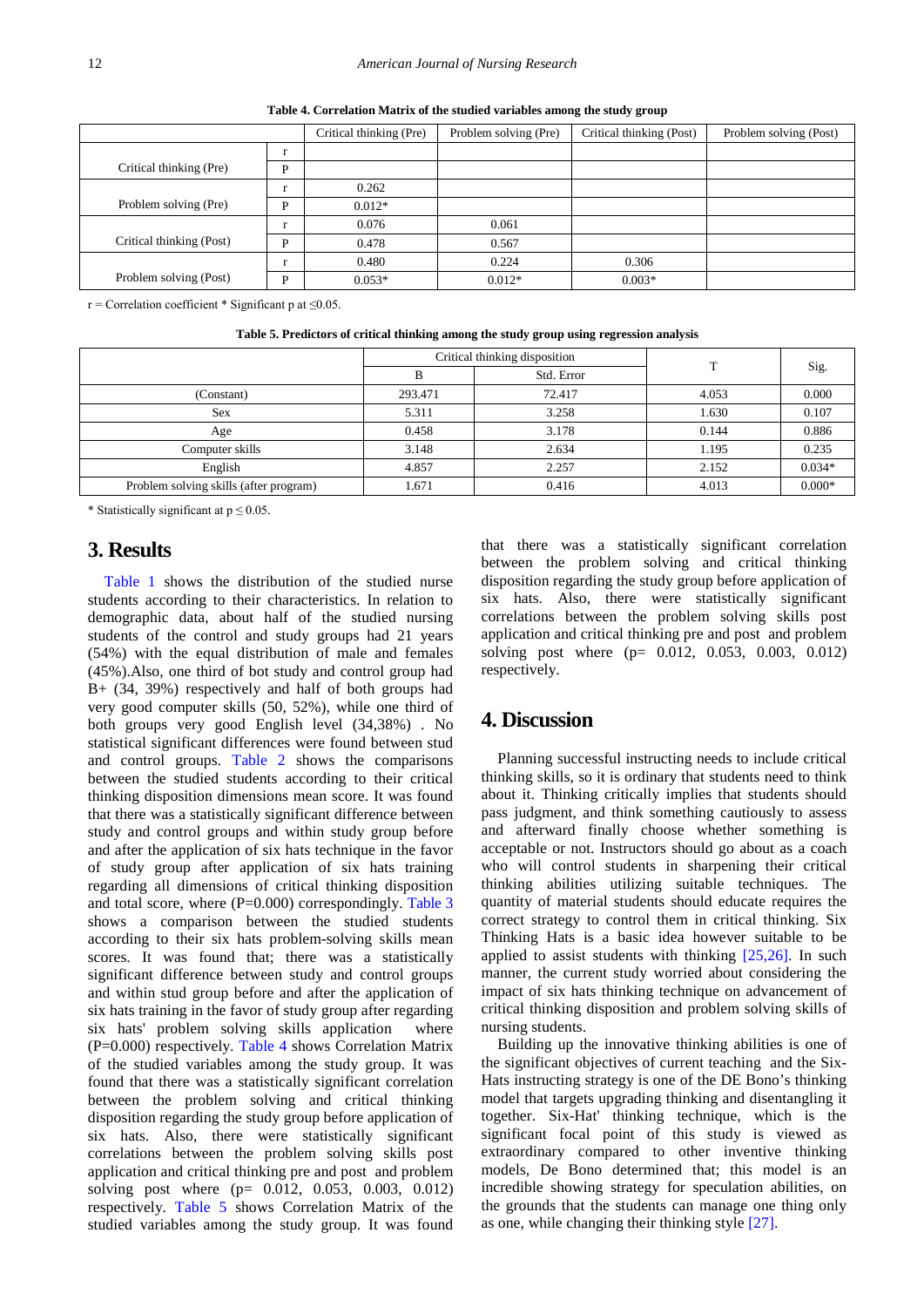The current study revealed that was a statistically significant difference between study and control groups and within study group before and after the application of six hats technique in the favor of study group after application of six hats training regarding all dimensions of critical thinking disposition and total score. This finding is in accordance with study done by Ziadat. and Al Ziyadat (2016) [\[28\]](#page-6-13) which presumed that there are a differences among the groups in the side of the study group, showing the positive effect of the planned Six Hats Training Model and its impact in improving the critical thinking disposition among students. The result of the current study is in full concurrence with the study done by Kivunja (2015) [\[29\]](#page-6-14) on utilizing De Bono's six thinking hats technique to teach critical thinking disposition and problem solving skills crucial for realization in the 21st era economy the outcomes scolded that there is the huge connection between the six hats and critical thinking skills. Correspondingly, Kenny (2003) [\[30\]](#page-6-15) expressed that six thinking hats may emphatically influence critical thinking disposition, and the capacity to discover answers for the patients' problems in nursing. Likewise, Mostafa et al. (2020) [\[31\]](#page-6-16) findings publicized that; furthermost of the nursing students concurred that utilizing six hats thinking model encouraged them to produce inventive thoughts and improved their critical reasoning frameworks. On the other hand, a study done by Kalelioglu, & Gülbahar, 2014 [\[32\]](#page-6-17) based on their qualitative analysis, the study concluded that arguing with diverse instructional techniques (Six thinking hats, Brainstorming, Role playing, Socratic seminary, anyone here an expert) did not lead to any significant differences to critical thinking dispositions.

The current study finding publicized that there is a statistically significant difference between study and control groups and within stud group before and after application of six hats training in the favor of study group after as for six hats' problem solving skills. The results of the current study concurs with study done by Mostafa et al. (2020) [\[31\]](#page-6-16) who underpins that utilizing and functioning with the six hats technique in critical care nursing instruction is mutually dominant method and simple to utilize. Also, it progresses nursing students' innovative critical thinking disposition, sharing their various thoughts and musings, expanded their knowledge and inspiration and caused them to examine and orchestrate the information they had. Consequently, it permits them to tackle nursing problems. Analogous study done by Chien (2020) [\[33\],](#page-6-18) which determined that; students had a positive affect toward six hats' method as students advancement, basic reasoning, and critical thinking were encouraged. Additionally, comparable study done by Ku (2011) [\[34\]](#page-6-19) which presumed that the six hats thinking inspire the imaginative reasoning and critical thinking capacities of nursing students. Also, Kenny (2003) [\[30\]](#page-6-15) expressed that; six hats thinking stratagem emphatically influence a basic problem solving skills, and the capacity to discover answers for the patients' issues in nursing.

Also, the results of the present study showed statistically significant differences between critical thinking disposition and English level and also between critical thinking disposition and problem solving after the

application of six hats training. The results are in accordance with study done by Kaya, Şenyuva, and Bodur (2017) [\[35\]](#page-6-20) which expressed that the advancement of critical thinking disposition is considered as an advanced objective in education, and it requires an intensive time to create and serious level of English level. In the same line, study done by Yang (2013) [\[36\]](#page-6-21) to explore the connection concerning the critical thinking disposition and problem solving capability over and above the impelling aspects the problem solving ability in nursing students showed that a significant positive relationship was perceived amongst the critical thinking disposition and problem solving ability. From the researchers' point of view in the light of the present studies and the previous studies, which reviled that there is significant relation between critical thinking, and the used of six hats thinking , also there is relation between the problem solving and six hats thinking and finally there is a relation between critical thinking disposition and problem solving this relation reflect that there is a relation between critical thinking disposition, problem solving ability after using the six hats strategy, which supported both hypostasis.

# **5. Conclusion**

The teaching of problem solving and critical thinking has come to be crucial in nursing education currently. Student's that have critical thinking and problem solving skills touch the inevitability to heighten themselves and review what they have learned. While, students who haven't multiplied this skill stay inflexible on what was learned and are not commonly creative and beneficial. Consequently, there is a have to experiment the expenditure of educative models that will demonstrate creative and constructive thinking in nursing education. For these explanations, it in the tiniest was thought that it'd be central during this study to share the experiences multiplied using the 'six thinking hats' model in teaching nursing students and exploring its effect on their critical thinking disposition and problem solving. Reinforced the study results the 'six thinking hats' model may be a technique of learning that not only upgraded the students' creative and important thinking abilities; it also had a thoughtful consequence on their problem solving abilities. Within the forthcoming consuming this method in numerous expanses of nursing education and sharing the results will have a constructive effect on teaching. Beyond that, the system of thinking laboring within the method won't only support the people in their professional lives but also will support them create the precise decisions in their personal lives.

# **6. Recommendations**

Implement workshops and training courses for teachers to use hat thinking skills. Conduct additional studies to measure the level of proprietorship of the Six Hats skill by further subject educators and to conclude the magnitude of its application for discrepancy correction.